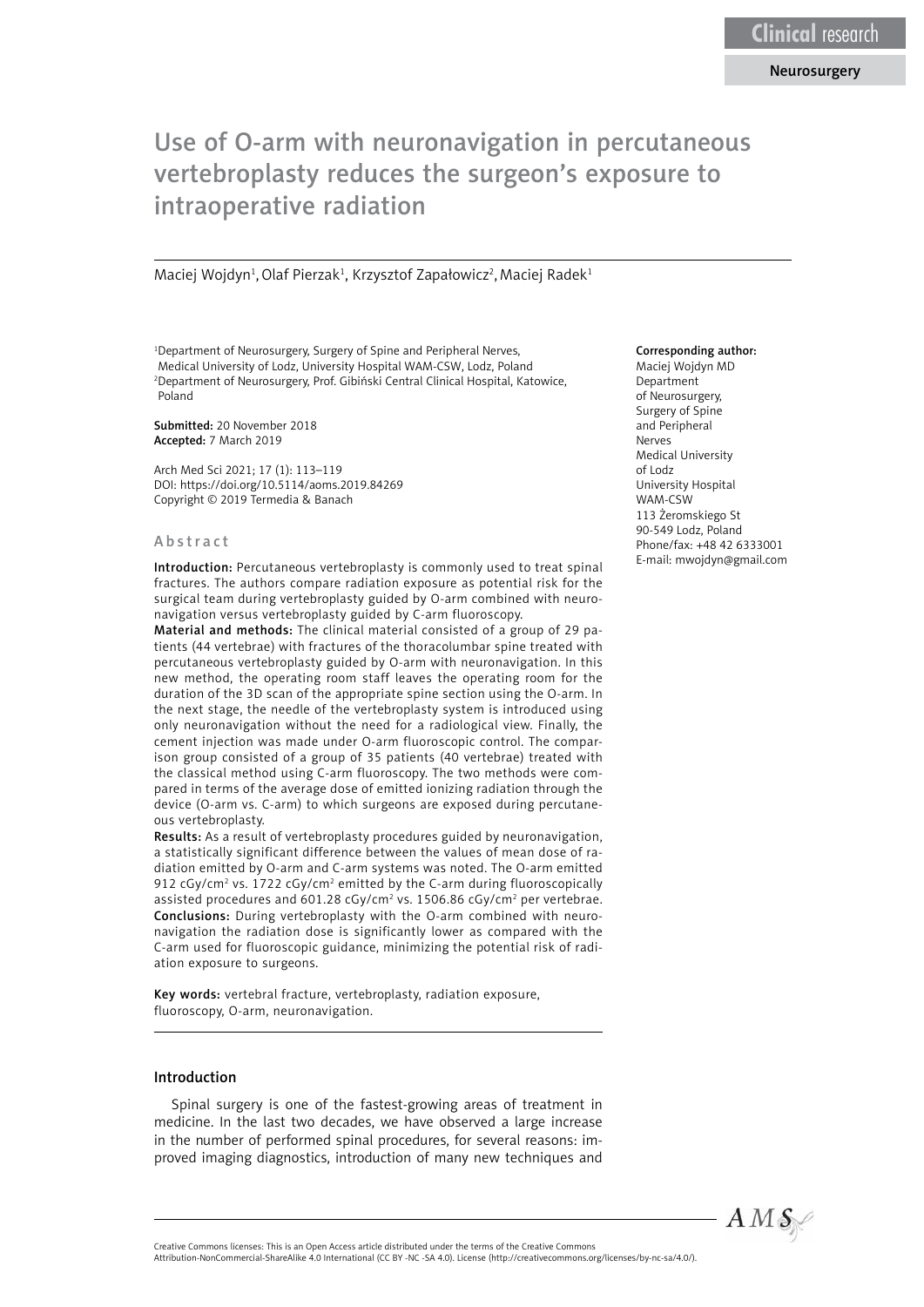operational tools, and a significant increase in spine diseases associated with an aging population. For each operation it is necessary to use intraoperative imaging based on ionizing radiation, which greatly facilitates the work of the surgeon, but unfortunately exposes the person to the adverse effects of radiation.

Vertebral compression fractures (VCF) of the thoracolumbar spine have become an important medical and socioeconomic problem. Their etiology is multifactorial: most commonly observed low-energy VCF are sequelae of osteoporosis, while less frequently VCS are caused by trauma or spinal neoplasms. The choice of treatment modality depends on fracture pathogenesis and its morphology and on neurologic symptoms [1]. First described in 1987, percutaneous vertebroplasty (PV) has been ever since widely used to treat VCF without neurologic deficit, vertebral hemangioma or vertebral osteolytic lesions [2]. The PV belongs to the category of the so-called minimally invasive spine surgery (MISS) methods, advocated in last decades in the treatment of VCF (osteoporotic or traumatic) for decreased operative time, less morbidity and simplicity as compared to open surgery [1, 3, 4]. This method involves injection of radiopaque bone cement – most commonly polymethylmethacrylate (PMMA) – into the vertebral body. Conventionally the procedure is performed under fluoroscopic guidance provided by the isocentric C-arm unit [5, 6]. The pedicle access needle is introduced into the vertebral body and is followed by cement injection. Conventional needle placement is focused on anatomic landmarks of vertebrae. However, in certain conditions the visibility of target vertebra may be obstructed due to pathology (high osteoporosis, lytic lesion) and also imaging may be affected by surrounding structures (shoulders, scapulae, ribs and fat tissue).

In recent years, intraoperative spinal navigation techniques coupled with the 3D imaging system (O-arm) have been used to guide precise placement of transpedicular screws, and later to perform percutaneous kyphoplasty [7, 8]. Both mentioned guidance methods with the C-arm or O-arm use radiation posing certain risk for the medical personnel performing the spinal procedures. According to some authors, exposure of the operating room personnel seems to be underestimated [7, 9]. Matityahu *et al.* in a systematic review of exposures during orthopedic procedures highlighted that the highest radiation doses or effective doses were found in spinal surgery, especially for vertebroplasty and kyphoplasty [8].

This study aimed to compare the radiation emitted for vertebroplasty procedures performed using the O-arm combined with neuronavigation and under fluoroscopic guidance using the standard mobile C-arm. To the best of the authors' knowledge, radiation emitted during C-arm-assisted and O-arm-assisted vertebroplasty has not been compared previously.

# Material and methods

# Population

The subjects of analysis were patients treated at the authors' institution divided into 2 groups. The first group (O-arm group) comprised 29 patients (28 female and 1 male, aged 18–89 years, mean age: 66.7 years) treated from 2016 to 2017 with O-arm-guided vertebroplasty procedures performed in 44 vertebrae.

The reason for compression fractures in the examined group of patients was osteoporosis in 18 (62.06%) patients, pathological fracture in 8 (27.6%) patients and a fresh non-osteoporotic fracture in 3 (10.34%) patients. Fractured vertebrae were situated in the spinal segment from Th1 to L5 and dominated in the thoracolumbar junction. In 40% of cases fractures were multilevel, affecting 2 or 3 vertebrae. The second group (C-arm group) comprised 35 patients with 40 vertebrae treated using fluoroscopic guidance, among whom 26 (74.29%) were female and 9 (25.71%) were male. Patients' age in this group ranged from 30 to 85 years (mean age: 68.9 years). In this group of patients, osteoporosis was also the main cause of spinal fractures (> 70% of patients).

Table I presents patients' demographics and treated vertebrae.

## Surgery

Trained operators performed all procedures in an operating room under general anaesthesia.

#### O-arm group

For the O-arm procedure we used the O-arm (Medtronic PLC, Littleton, Massachusetts, USA) integrated with Stealth Station Navigation System (Medtronic PLC, Louisville, Colorado, USA). Patients under general anaesthesia were placed prone on the radiolucent table. Sterile preparation of the operation site was followed by attachment of the reference frame to the spinous process and three-dimensional (3D) examination of the treated spinal segment with the O-arm. During the data acquisition (not exceeding 30 s), all medical personnel were outside the operating theatre. The data were automatically transmitted to the neuronavigation system (Figure 1) and used to guide the vertebroplasty needle into the target vertebra (Figures 2, 3). After proper needle placement the PMMA was injected under the real-time image given by the O-arm switched to the fluoroscopy mode.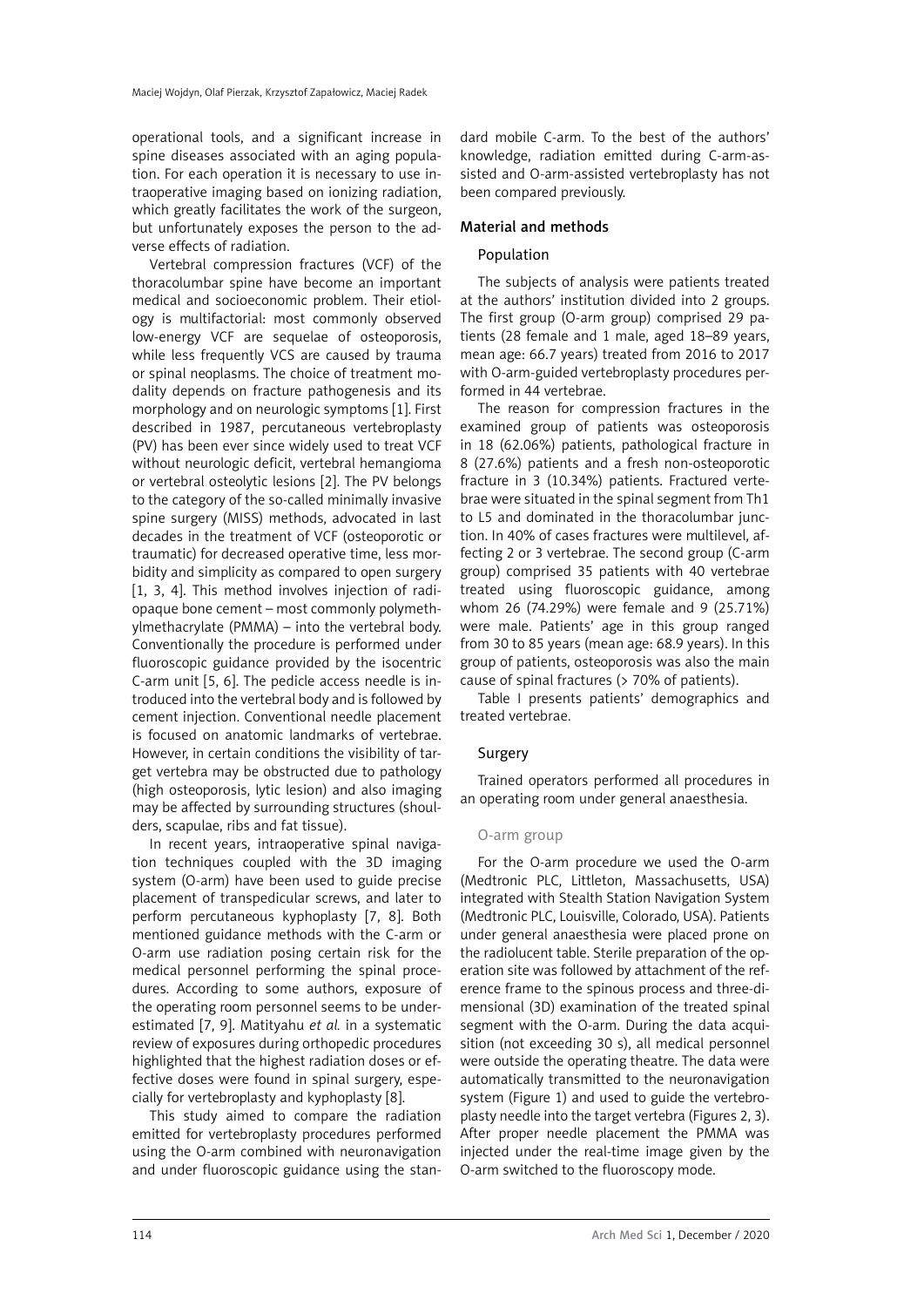Table I. Patients' clinical and radiological features

| Parameter                                | O-arm group          | C-arm group          |
|------------------------------------------|----------------------|----------------------|
| Number of patients                       | 29                   | 35                   |
| Female                                   | 28 (96.55%)          | 26 (74.29%)          |
| Male                                     | 1(3.45%)             | 9(25.71%)            |
| Mean age [years]                         | 66.72 (range: 18-89) | 68.91 (range: 30–85) |
| Vertebrae treated                        |                      |                      |
| Thoracic vertebrae treated               | 21 (47.72%)          | 14 (35%)             |
| Lumbar vertebrae treated                 | 23 (52.28%)          | 26 (65%)             |
| Total number of vertebrae treated        | 44                   | 40                   |
| Treatment details                        |                      |                      |
| Number of vertebrae treated per session: |                      |                      |
| Patients with 1 vertebra treated         | 17 (58.62%)          | 31 (88.57%)          |
| Patients with 2 vertebrae treated        | 9(31.03%)            | 3(8.57%)             |
| Patients with 3 vertebrae treated        | 3 (10.35%)           | 1(2.86%)             |



Figure 1. Operating theatre, O-arm (Medtronic PLC, Littleton, Massachusetts, USA) integrated with Stealth Station Navigation System (Medtronic PLC, Louisville, Colorado, USA)

The O-arm also enabled post-procedural 3D imaging to be obtained to estimate the result of vertebral body filling and to visualize potential extravertebral cement leak. Mean volume of PMMA injected per vertebra was 4.03 ml (range: 2.0–7.5 ml). Radiation dose and time were recorded by a builtin dosimeter. In the lumbar vertebrae mean volume of injected PMMA was higher than in the thoracic ones (respectively: 4.58 ml and 3.42 ml).

#### C-arm group

The traditional PV procedure was performed using radio-fluoroscopic guidance with a mobile C-arm fluoroscopy unit (Siremobil Compact L, Siemens, Erlangen, Germany). During the procedure, the X-ray source was primarily placed under a surgical table and could be rotated with the image



Figure 2. Patient under general anaesthesia placed prone on the radiolucent table. Operation site with the reference frame attached to the spinous process via a midline incision. The 3D tracer is attached to the vertebroplasty needle in order to perform continuous neuronavigation

intensifier from antero-posterior to lateral position. Exposure parameters were determined by an automatic mode and brightness control. The radiograph unit was equipped with a permanent dose area product meter and a beam-on timer. The radiation time and dose could be read directly from the unit. Patients under general anaesthesia were placed prone on the radiolucent table. The trajectory of the needle and PMMA injection were controlled by the C-arm multiple anteroposterior and lateral images of treated vertebra in pulsed or cine fluoroscopy.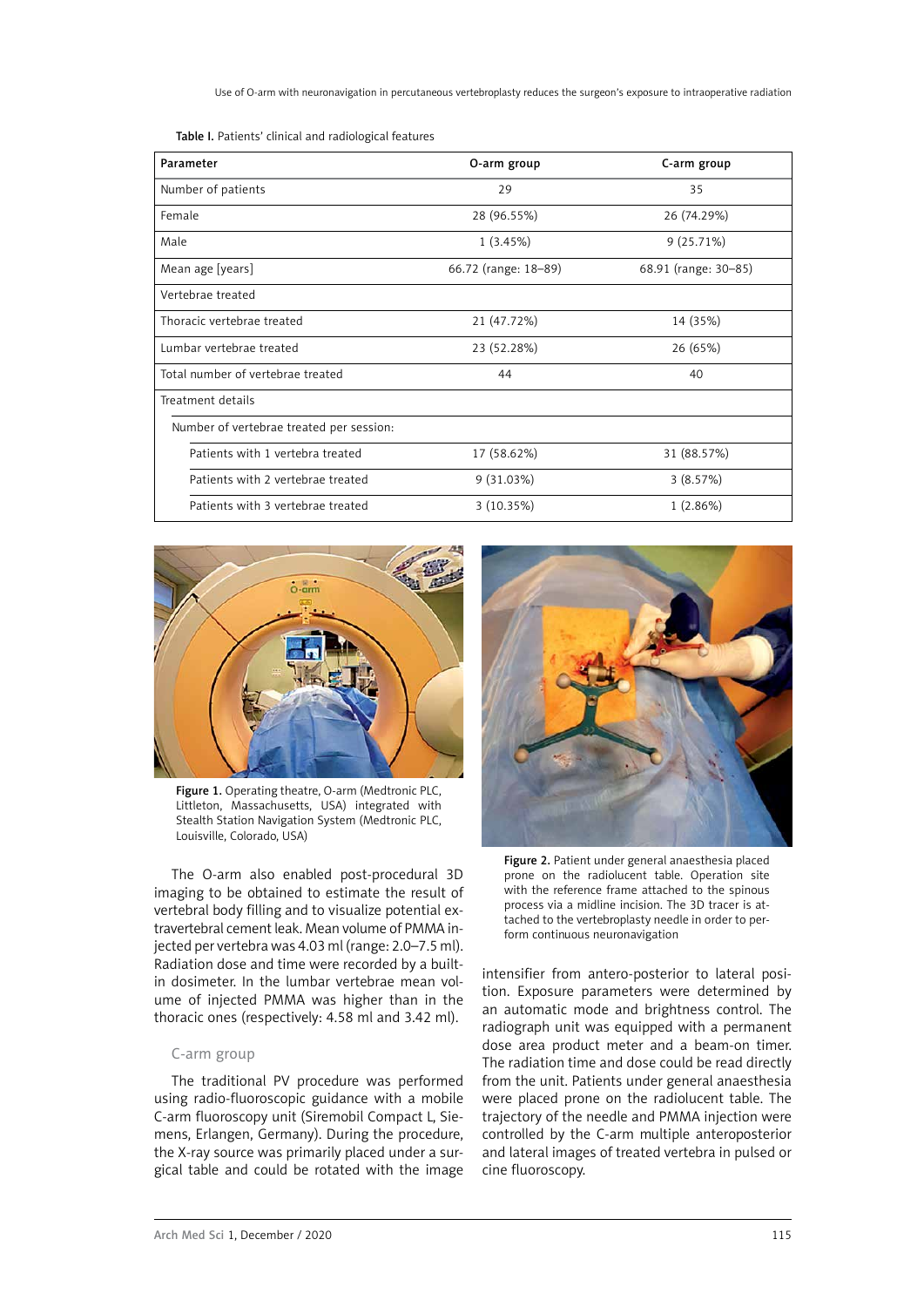

Figure 3. Navigation images showing transpedicular advancement of the vertebroplasty needle into the central zone of the target vertebra

# Ethics

All patients provided written consent for treatment. For retrospective study of radiation doses approval of the Institutional Ethics Committee was not necessary.

## Statistical analysis

Sets of radiation dose values without initial and final 3D scans, when the surgeon was outside of the operating room, obtained in the O-arm group were compared with the ones in the C-arm group. We used the data analysis software system Statistica version 9.0 (Stat Soft Inc., 2010) and Microsoft Excel software. Both sets of data were characterized by minimum, maximum, mean value, median and standard deviation. The following means of testing were used during this study: Student's *t*-test, the Shapiro-Wilk test and the Mann-Whitney *U* test. The level of statistical significance was set at  $p = 0.05$ .

### Results

In the O-arm group, mean radiation dose was 912.29 cGy/cm<sup>2</sup> vs. 1772.13 cGy/cm<sup>2</sup> noted in the C-arm group (Table II). The difference was statistically significant ( $p = 0.000069$ ). In the O-arm group, mean radiation dose per vertebra was  $601.28 \text{ cGy/cm}^2$  vs. 1506.86 cGy/cm<sup>2</sup> noted in the C-arm group (Table II). The difference was statisti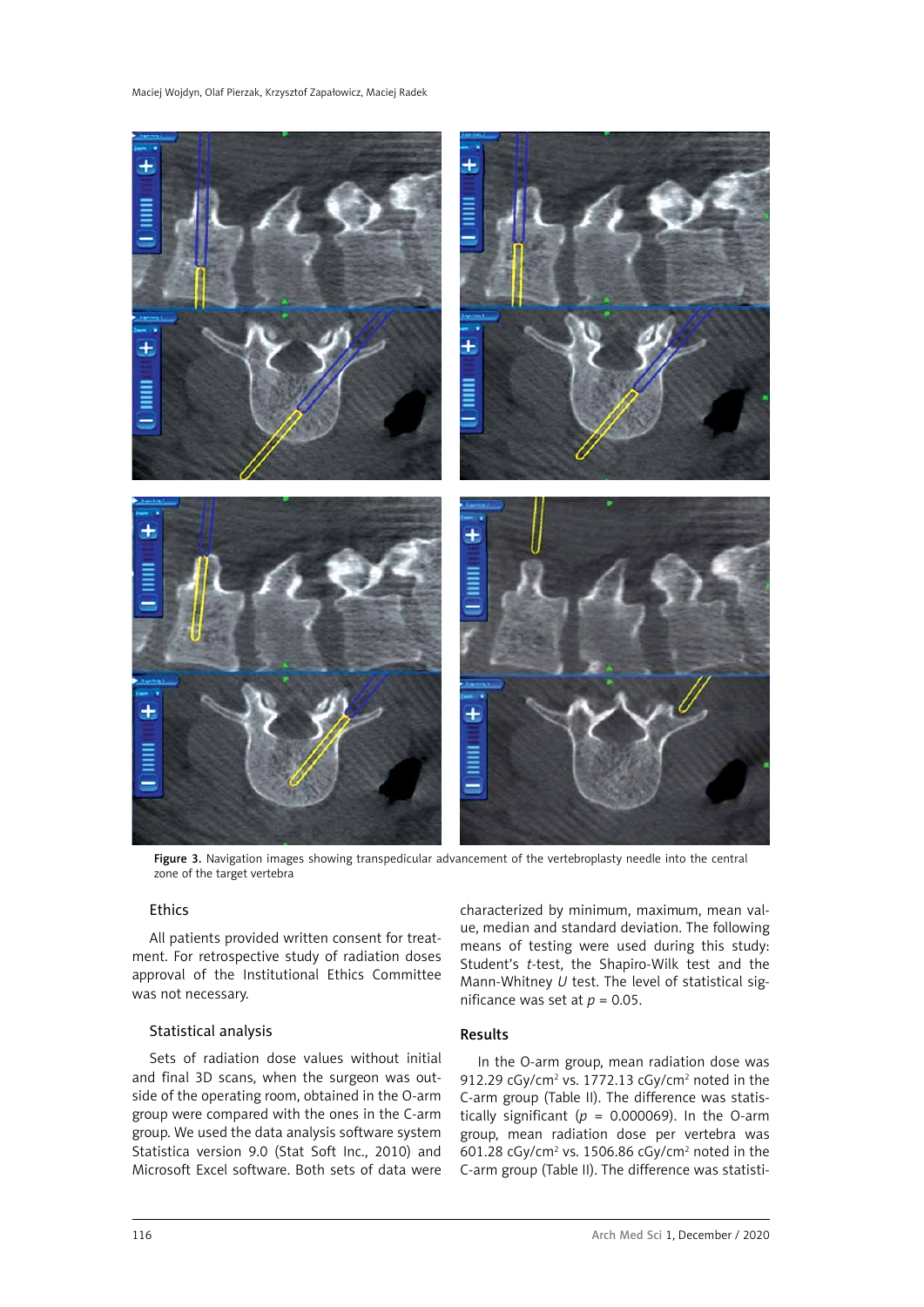cally significant ( $p = 0.000000004$ ). In neither of the two groups were any surgery-related complications observed.

# Discussion

In recent years, MISS methods have become increasingly popular in treatment of various vertebral compression fractures. Percutaneous techniques such as vertebroplasty, kyphoplasty and transpedicular stabilization are replacing conservative methods of treatment and open surgical methods [1, 3, 4]. Vertebroplasty reinforces the mechanical strength and stabilizes the shape of the fractured vertebral body, which constitute the main advantages of this modality [10]. In consequence, the procedure reduces pain and need of medication and finally improves patients' activity and quality of life.

Recently the World Health Organization has stated that osteoporosis is an emerging health problem in aging societies [11, 12]. In the year 2000, there were about 9 million osteoporotic fractures worldwide with 1.4 million vertebral fractures [13]. In Europe, 400,000 new vertebral fractures are diagnosed yearly and, according to the demographic prognostics, this number may be doubled by the year 2050 [12, 14–16]. Osteoporosis is responsible for 80% of vertebral fractures, while the remaining 20% are a result of trauma and tumors [15, 17]. Increasing use of MISS allows prediction of the growing number of patients treated with these modalities in the future. These techniques as compared with open surgery offer such advantages as smaller wounds, negligible blood loss, shorter hospitalization time, and lower risk of complications [3, 18–20]. However, the risk of radiation for patients and medical staff is the main drawback of MISS procedures, which are generally performed under fluoroscopic guidance [9].

There are many methods of radiological protection that minimize the potential risk of radiation to which surgeons and the rest of the operating room staff are exposed. To avoid long-term unfavorable effects of ionizing radiation exposure for many years, various radiological shields are used for the most sensitive parts of the human body. The hands of the surgeon, chest, abdomen, neck, thyroid and eyeballs are particularly sensitive when exposed to ionizing radiation.

On the basis of literature analysis, Srinivasan *et al.* proposed recommendations significantly reducing the exposure of spine surgeons and supporting personnel. The authors recommend the use of various types of lead shields, but also the proper setting of parameters and location of the fluoroscope. One of the recommendations to consider is use of the O-arm and neuronavigation in the case of multi-level changes of the spine [21].

In our department, the use of the O-arm with neuronavigation does not exempt the surgeon from observing the basic principles of radiological protection with lead shields protecting sensitive organs, proper setting and distance from the radiation source and leaving the operating room whenever possible.

The above-mentioned rules have to be applied when the O-arm is used in the fluoroscopy mode. During the acquisition of 3D images the operating room staff always leaves the operating room.

Efstathopoulos *et al.* stated that the eye lenses and hands of a surgeon are placed at high risk during vertebroplasty and kyphoplasty [22]. The dose value of ionizing radiation exposure for eye lenses and extremities is limited respectively to 150 mSv and 500 mSv per year [22]. A great deal of attention was paid to staff members who are frequently subject to and are more likely to suffer from radiation side effects than patients rarely exposed to radiation more than once. At present there are no studies comparing fluoroscopically assisted PV and PV guided by O-arm and navigation. The only available research describes differences between fluoroscopically assisted kyphoplasty and O-arm guided kyphoplasty [23, 24]. In

| Parameter                | Number of patients  | Minimum<br>$[cgy/cm^2]$ | Maximum<br>$[cgy/cm^2]$ | Mean $±$ SD<br>$[cg/cm^2]$    |
|--------------------------|---------------------|-------------------------|-------------------------|-------------------------------|
| Study group (O-arm)      | 29                  | 290.56                  | 1780                    | $912.29 + 412.72$             |
| Control group (C-arm)    | 35                  | 548.63                  | 3889.61                 | 1722.13 +884.90               |
| Statistical significance |                     |                         |                         | $p = 0.000069$                |
| Parameter                | Number of vertebrae | Minimum<br>$[cg/cm^2]$  | Maximum<br>$[cg/cm^2]$  | $Mean \pm SD$<br>$[cgy/cm^2]$ |
| Study group (O-arm)      | 44                  | 141.9                   | 1522.32                 | 601.28 ±315.89                |
| Control group (C-arm)    | 40                  | 548.63                  | 3889.61                 | 1506.86 ±852.00               |
| Statistical significance |                     |                         |                         | $p = 0.000000004$             |

| Table II. Values of intraoperative radiation exposure |
|-------------------------------------------------------|
|-------------------------------------------------------|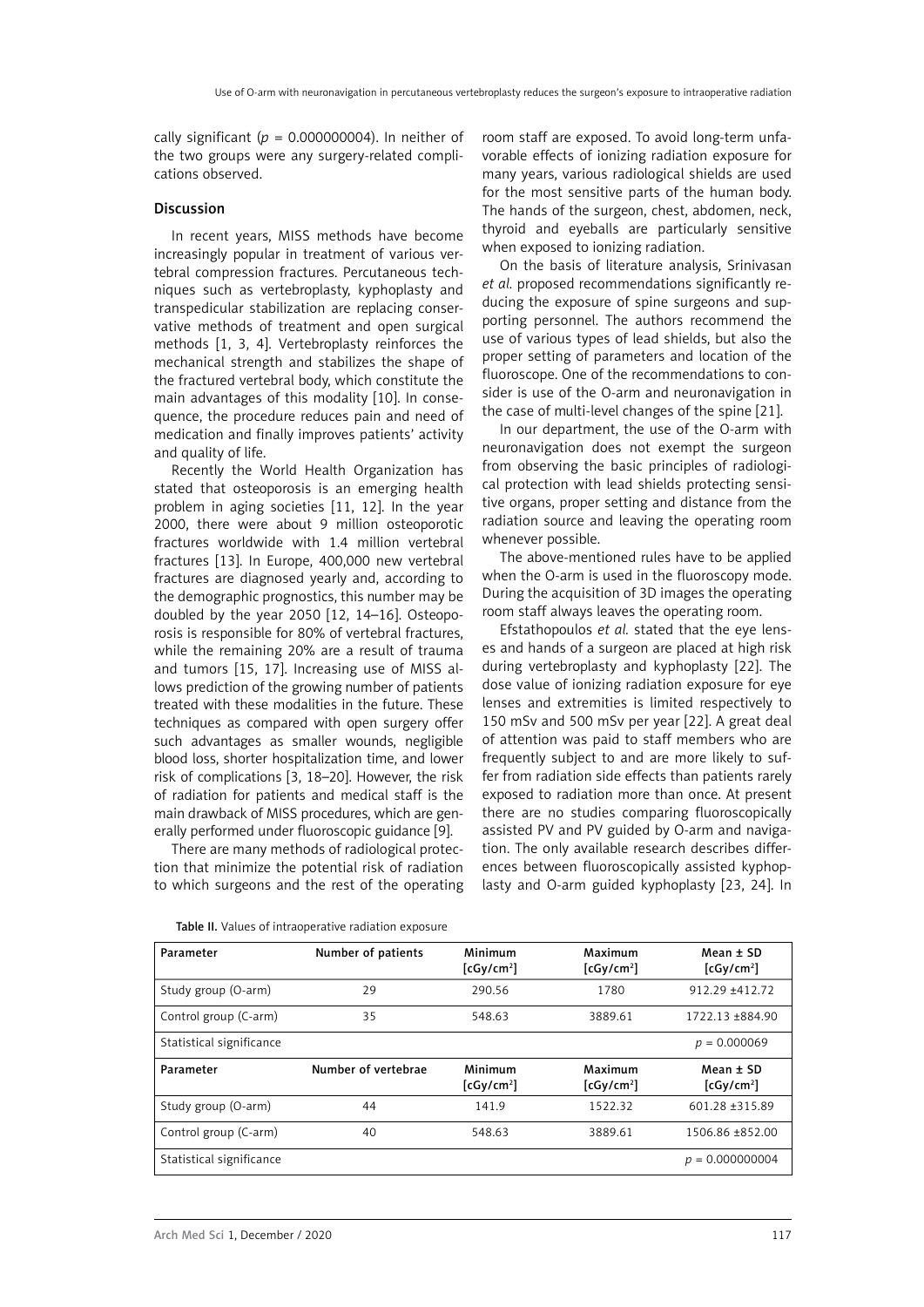his prospective study, Schils assessed the average radiation dose and exposure time during percutaneous kyphoplasty guided by O-arm combined with neuronavigation [23]. His study included 54 cases with 76 fractured vertebrae. Among them 70% were a direct result of osteoporosis, 24% were injuries unrelated to osteoporosis and the remaining 6% were pathological fractures caused by multiple myeloma [23].

The authors compared the intraoperative radiation dose during vertebroplasty performed under radio-fluoroscopic guidance (C-arm) versus vertebroplasty guided by O-arm combined with neuronavigation. It is important to note that in the O-arm group the radiation dose levels used for the analysis included only the doses to which the surgeon was exposed during the bone cement implantation (injection), without the initial and final 3D scans, when the personnel always leaves the OR. Thanks to the O-arm combined with navigation, access to the vertebral body is achieved under navigation, without the need of any fluoroscopic control. The present study aimed to determine which method of guidance offers less radiation exposure of patients and medical staff. Similarly to Schils' study [23], this paper presents a comparison of the radiation dose and time of exposure during percutaneous vertebroplasty guided by O-arm combined with neuronavigation. In Schils' study, the average time of fluoroscopy when using the O-arm combined with neuronavigation was 2 min shorter than in cases with use of the C-arm – 3.1 min and 5.1 min respectively [23]. Consequently, less time was needed to carry out the procedure: 38 min for the O-arm and 47 min for the C-arm [23]. Based on these results, Schils states that the O-Arm combined with neuronavigation allows the surgeon to perform kyphoplasty having only 1/3 of radiation typically required for a traditional procedure guided by fluoroscopy [23]. Moreover, Schils *et al.* reported that addition of the Cement Delivery System (CDS) (Medtronic Spine LLC, Sunnyvale, CA, USA) to the O-arm and navigation reduces the dose of radiation by up to 1/5 in comparison to a traditional method [25].

Izadpanah *et al.* measured radiation exposure and operation time in a kyphoplasty procedure with and without a navigation system [24]. Patients were divided into 2 groups: a group of 29 subject to computer navigated kyphoplasty and a control group treated by means of a conventional C-arm controlled kyphoplasty procedure. Results in the latter one revealed that the dose area product (DAP) applied to the patient was on average 1972  $cGy$  cm<sup>2</sup> for the thoracic spine and 2105 cGy cm<sup>2</sup> for the lumbar spine. In the navigated group of patients, DAP was significantly lower: 1318 cGy cm<sup>2</sup> (thoracic spine) and 1245 cGy cm<sup>2</sup> (lumbar spine) [24].

Like in the studies by Schils and Izadpanah *et al.* [24] also our research showed a statistically significant (*p* < 0.05) reduction of radiation exposure of patients and surgeons when applying the O-arm computer navigated procedure. Here DAP applied was on average 912.29 cGy/cm<sup>2</sup> (O-arm group) and 1722.13 cGy/cm2 (control group) per procedure and  $601.28$  cGy/cm<sup>2</sup> (O-arm group) vs. 1506.86 cGy/cm2 (control group) per vertebra.

From a practical point of view PV treatment is technically much more difficult in the treatment of thoracic than lumbar vertebrae. This is due to the anatomy of the thoracic vertebrae: smaller, vertically positioned vertebral pedicles, worse quality of intraoperative X-ray images, especially with C-arm fluoroscopy, and higher possibility of severe neurological deficits due to the risk of thoracic spinal cord damage. These inconveniences usually increase the number of intraoperative fluoroscopy tests performed during the needle insertion into the vertebra. Therefore, we additionally performed a statistical analysis comparing the level of radiation dose between the thoracic and lumbar vertebrae in the O-arm group (lack of statistical significance) and dose of radiation between the thoracic and lumbar vertebrae in the C-arm group (also statistically non-significant). However, when comparing radiation dose levels between the O-arm and C-arm groups, the difference is statistically significant for thoracic vertebrae ( $p = 0.000005$ ) and also for lumbar vertebrae ( $p = 0.00019$ ) (Table III).

From results summarized in Table III another interesting conclusion can be drawn, that the use of the O-arm technique with neuronavigation is particularly useful in the treatment of thoracic vertebrae, which reflects our results – a very low radiation dose  $(528.14 \text{ cGy/cm}^2)$  and even lower

Table III. Values of intraoperative radiation exposure in thoracic and lumbar vertebrae

| Parameter                | Thoracic vertebrae<br>Mean $±$ SD<br>$[cgy/cm^2]$ | Lumbar vertebrae<br>Mean ± SD<br>$[cg/cm^2]$ | Statistical significance |
|--------------------------|---------------------------------------------------|----------------------------------------------|--------------------------|
| Study group (O-arm)      | 528.14 + 398.98                                   | 668.06 ±201.38                               | $p = 0.14$               |
| Control group (C-arm)    | 1667.72 +826.03                                   | 1420.24 +869.09                              | $p = 0.38$               |
| Statistical significance | $p = 0.000005$                                    | $p = 0.00019$                                |                          |